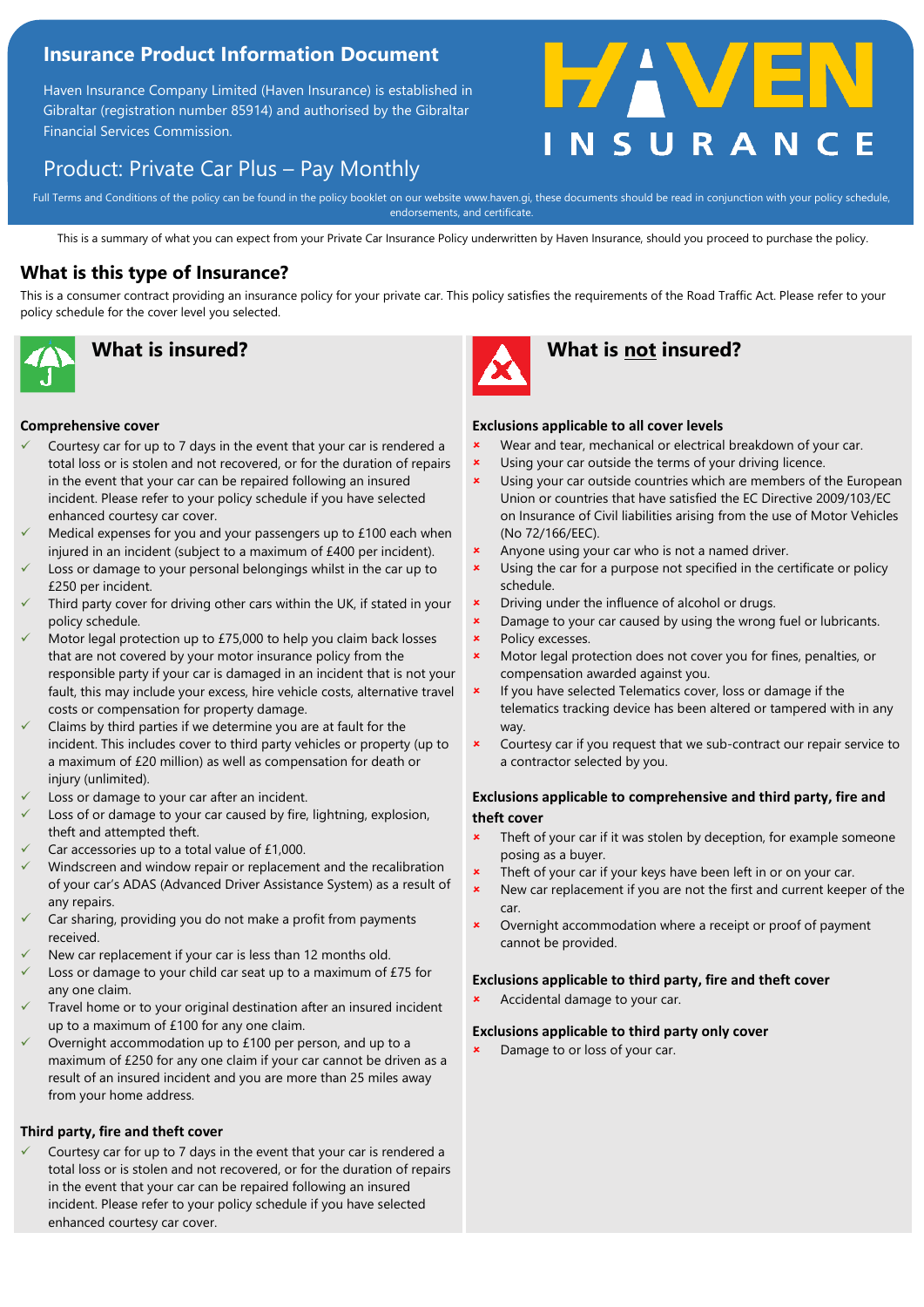- Loss or damage to your personal belongings caused by fire, theft or attempted theft whilst in the car, up to £250 per incident.
- Third party cover for driving other cars within the UK, if stated in your policy schedule.
- Motor legal protection up to £75,000 to help you claim back losses that are not covered by your motor insurance policy from the responsible party if your car is damaged in an incident that is not your fault, this may include your excess, hire vehicle costs, alternative travel costs or compensation for property damage.
- Claims by third parties if we determine you are at fault for the incident. This includes cover to third party vehicles or property (up to a maximum of £20 million) as well as compensation for death or injury (unlimited).
- Medical expenses for your passengers up to £100 each when injured in an incident (subject to a maximum of £400 per incident).
- Loss of or damage to your car caused by fire, lightning, explosion, theft, and attempted theft.
- Car accessories up to a total value of  $£1,000$ , when loss or damage occurs caused by fire, theft, or attempted theft.
- Windscreen and window repair or replacement and the recalibration of your car's ADAS (Advanced Driver Assistance System) as a result of any repairs.
- Car sharing, providing you do not make a profit from payments received.
- New car replacement if your car is less than 12 months old.
- Loss or damage to your child car seat up to a maximum of £75 for any one claim.
- Travel home or to your original destination after an insured incident up to a maximum of £100 for any one claim.
- Overnight accommodation up to £100 per person, and up to a maximum of £250 for any one claim if your car cannot be driven as a result of an insured incident and you are more than 25 miles away from your home address.

### **Third party only cover**

- Courtesy car for up to 7 days in the event of an insured incident. Please refer to your policy schedule if you have selected enhanced courtesy car cover.
- Motor legal protection up to £75,000 to help you claim back losses that are not covered by your motor insurance policy from the responsible party if your car is damaged in an incident that is not your fault, this may include your excess, hire vehicle costs, alternative travel costs or compensation for property damage.
- Claims by third parties if we determine you are at fault for the incident. This includes cover to third party vehicles or property (up to a maximum of £20 million) as well as compensation for death or iniury (unlimited).
- Medical expenses for your passengers up to £100 each when injured in an incident (subject to a maximum of £400 per incident).
- You will be covered by this insurance for vehicle sharing, providing you do not make a profit from payments received.



## **Where am I covered?**

### **Comprehensive and third party, fire and theft cover**

- If you have selected comprehensive or third party, fire and theft cover for your car, you have the selected cover for your car within Great Britain, Northern Ireland, Isle of Man and the Channel Islands.
- You can also use your car abroad with the minimum cover required by law within the European Union or countries that have satisfied the EC Directive 2009/103/EC. Subject to an additional premium you may be able to use your car abroad with the same level of cover you have in the UK for up to 31 days.
- If you have selected Telematics cover, you are required to contact us before using your car abroad, in order for us to ensure that the tracking device is programmed accordingly.



### **Are there any restrictions on cover?**

#### **All cover levels**

- You are covered for social, domestic and pleasure use only unless you have requested an additional class of use, such as commuting or business use.
- ! Motor legal protection only applies if the incident occurs within the territorial limits and the claim has reasonable prospects of success.
- If you have selected Telematics cover, between the hours of 23:00 and 05:00, your driving time is limited to the percentage stated on your schedule.
- If you have selected Telematics cover, your mileage restriction is stated on your schedule.

### **Comprehensive and third party, fire and theft cover only**

You may only use the driving other cars extension within the United Kingdom and providing certain criteria is met, as per the full policy wording document.